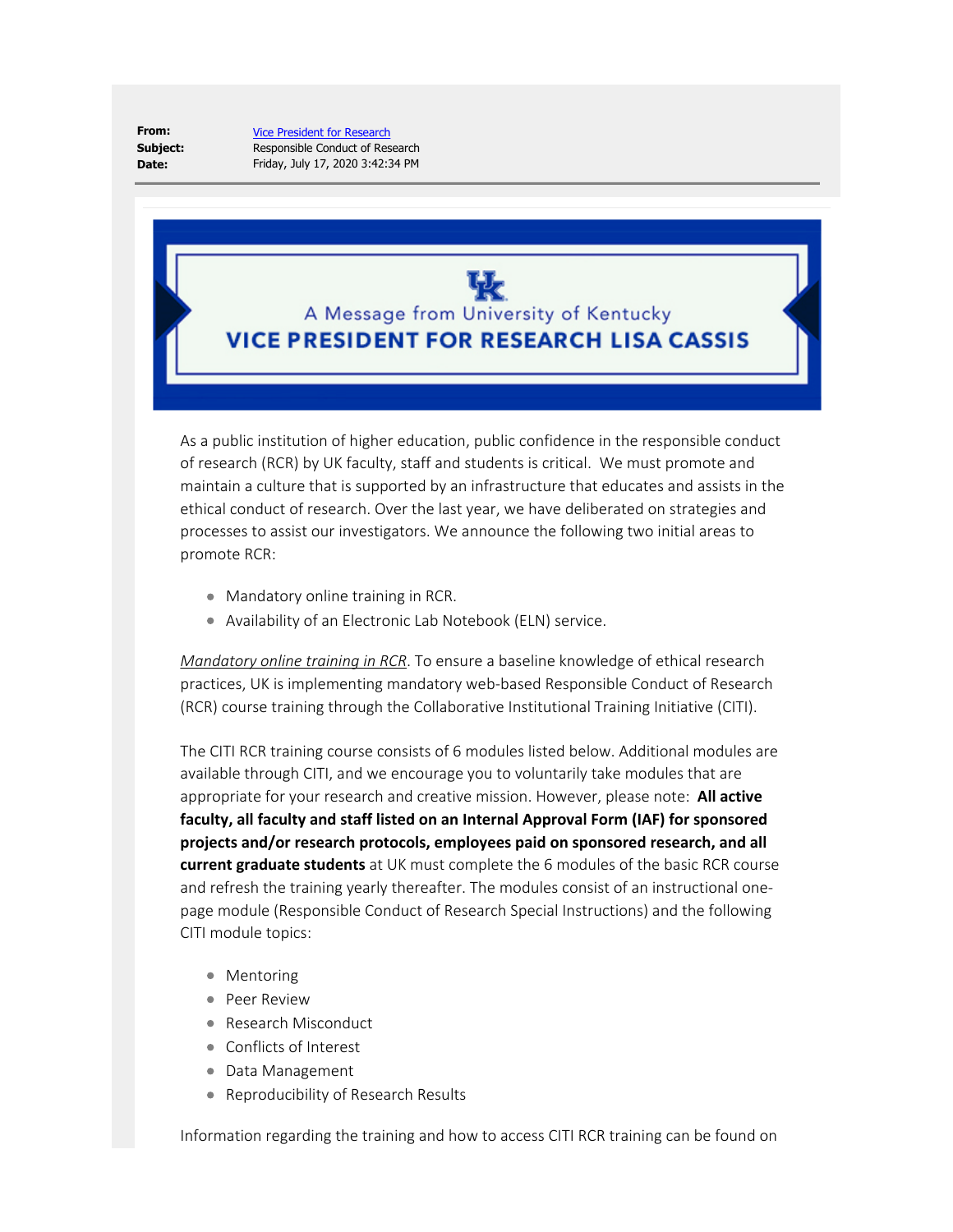the RCR website: [https://www.research.uky.edu/responsible-conduct-research](https://nam04.safelinks.protection.outlook.com/?url=http%3A%2F%2Fclick.lifecycle.uky.edu%2F%3Fqs%3D9534a360a6ce1800fe9f65a790980a4bcd3a6384806fee5fefb5cedde51308062066057b4f435e334eb9d30097cde57b3f000c2bab1bab99&data=02%7C01%7Cbaron.wolf%40uky.edu%7Cf6974bde249a4bf8e3c008d82a898c38%7C2b30530b69b64457b818481cb53d42ae%7C0%7C0%7C637306117533125736&sdata=o5TUVF6v6T9Khzh%2FtENUlyptgAB0%2BROUHhwlJOYSpw8%3D&reserved=0) . If you have already completed these modules through CITI (we encouraged you to do this during our remote operations of the COVID-19 pandemic), you will be given credit. The deadline for completion of the mandatory web-based CITI RCR training is within 6 months of this email, **January 31, 2021**. If you do not complete this training by the stated deadline, continued access to certain university systems and processes related to research will be suspended until RCR training is completed. This includes, but is not limited to, submission of IBC, IRB, and IACUC protocols and amendments; new award setup; project amendment processing and access to certain internal funding programs.

*Availability of an Electronic Lab Notebook (ELN) service.* Reproducibility and rigor in science is expected by federal funding agencies, journals and the overall research community. To encourage compliance with these expectations, we provide an Electronic Lab Notebook (ELN) service for all UK researchers through a licensing agreement with LabArchives. This resource has unlimited user capabilities and is available at no cost to researchers. The ELN service is a secure, cloud-based software designed to replace paper notebooks and to move research record-keeping into the digital age. It facilitates data storage, retention, and management of experiments. It enables original/raw data to be provided to those who request it and the ability to easily transmit and share data.

Some of the key benefits of using an ELN include:

- **Accessibility** Access your work anywhere and anytime with an internet connection.
- **Collaboration** Share your findings securely in real-time within your workgroup.
- **Versioning and timestamps** Ability to record and revert to any previous versions protects your work from accidental data loss and provides full audit trails (record of username, date and time).
- **Searchability** Search for keywords, tags, users and entry types to find and access what you are looking for.
- **Compliance** eNotebook will greatly help researchers to conduct research in compliance with the UK [Data Retention Policy](https://nam04.safelinks.protection.outlook.com/?url=http%3A%2F%2Fclick.lifecycle.uky.edu%2F%3Fqs%3D9534a360a6ce1800db01882711dff509daf911eb4f9ff641e4b00329b13d7198336597fc0c945371adc85a2f8dcaadebd4c119455d572a39&data=02%7C01%7Cbaron.wolf%40uky.edu%7Cf6974bde249a4bf8e3c008d82a898c38%7C2b30530b69b64457b818481cb53d42ae%7C0%7C0%7C637306117533125736&sdata=fYx671gLYhk7pnOSb2dH5SksI1xgx4HpqWjgwMshguQ%3D&reserved=0).

The ELN is accessible from any modern browser on a UK-owned or personal computer or adaptable online when using your mobile/tablet.

To become familiar with the LabArchives ELN, the UK research community is encouraged to participate in upcoming LabArchives training sessions.

Please visit the [ORI RCR website](https://nam04.safelinks.protection.outlook.com/?url=http%3A%2F%2Fclick.lifecycle.uky.edu%2F%3Fqs%3D9534a360a6ce1800496f2fc1b8103f05d893c454c67e6e3b83d5c420066f9774d1d7ce74871fabbbb68bd558e34fb8093f8885c3dcee6dc1&data=02%7C01%7Cbaron.wolf%40uky.edu%7Cf6974bde249a4bf8e3c008d82a898c38%7C2b30530b69b64457b818481cb53d42ae%7C0%7C0%7C637306117533135731&sdata=sEq3exrlsSzZ2L%2FjebtFBKGeBCcEn8cRtSXXLASLtZk%3D&reserved=0) for additional information on LabArchives including user guides, FAQs and upcoming online and on-site training opportunities.

While use of this system is voluntary, we encourage you to use this resource as it is likely that this resource will become the central mandated repository for all research data and information within publications, books and grant applications.